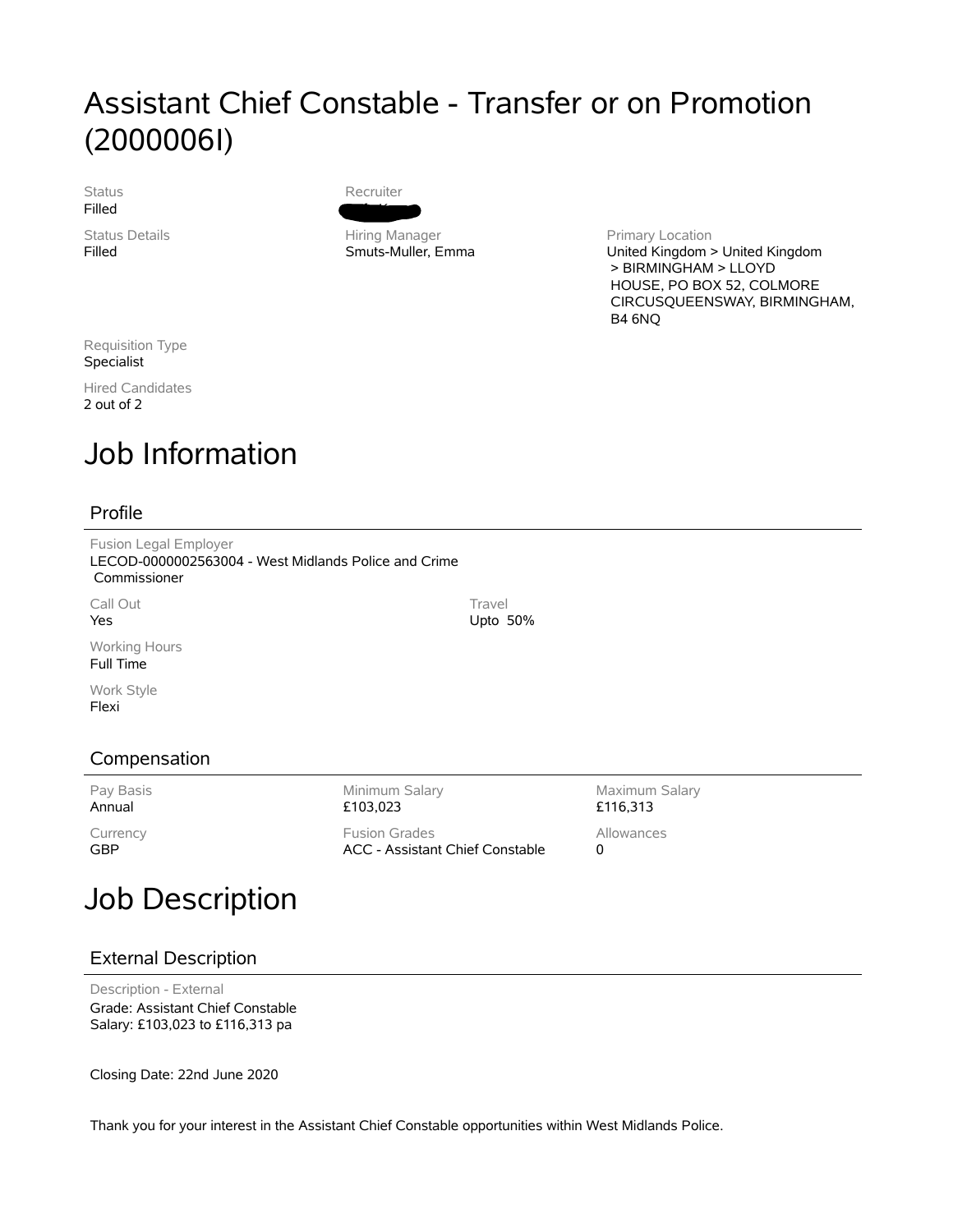Here at West Midlands Police, we have delivered a significant amount of innovative change during the past five years and new and enhanced capabilities continue to be rolled out.

This next stage of our journey will be to build on these foundations to make the most of investments made, whilst continuously seeking new ways to improve the service we deliver to prevent crime and protect the public.

Sustaining a healthy, capable and engaged workforce as well as creating an inclusive environment for all is a key priority for us. We will continue to ensure the workforce is representative of the people we serve to build trust, confidence and strengthen communities.

You will play a key role in preparing for Coventry City of Culture in 2021 and the Commonwealth Games in Birmingham in 2022. Becoming games ready is now a key milestone for us as we shift our focus from 2020 to 2022.

We are looking for up to two Assistant Chief Constables who feel engaged by our vision and values and have:

- A passion for people colleagues and communities
- A desire to lead and shape the future direction of the second largest force in the UK
- An appetite to work in a challenging and complex organisation

We would like to invite you to apply for the role of ACC at West Midlands Police and join us for a Discovery Day. To find out more about this exciting opportunity, contact Emma Smuts-Muller, Chief of Staff on

For more information about the role, please visit our web page where you can download a copy of our appointment brief.

For information about West Midlands Police, please visit our website at www.west-midlands.police.uk

For more information on the office of the Police and Crime Commissioner Click Here

#### Qualifications - External

Eligibility:

Applications are welcomed from individuals who have successfully completed the Senior Police National Assessment Centre and the Strategic Command Course.

Some tips to completing the form.

Application questions There is a 4000 character limit for your responses to the application questions, this includes spaces)

Completing the Application fields

When completing the application fields you only need to complete the below pages:

- Personal Details - Please complete this page

- Diversity Survey - Please complete this page to allow us to ensure that the assessment centres are representative and inclusive of all colleagues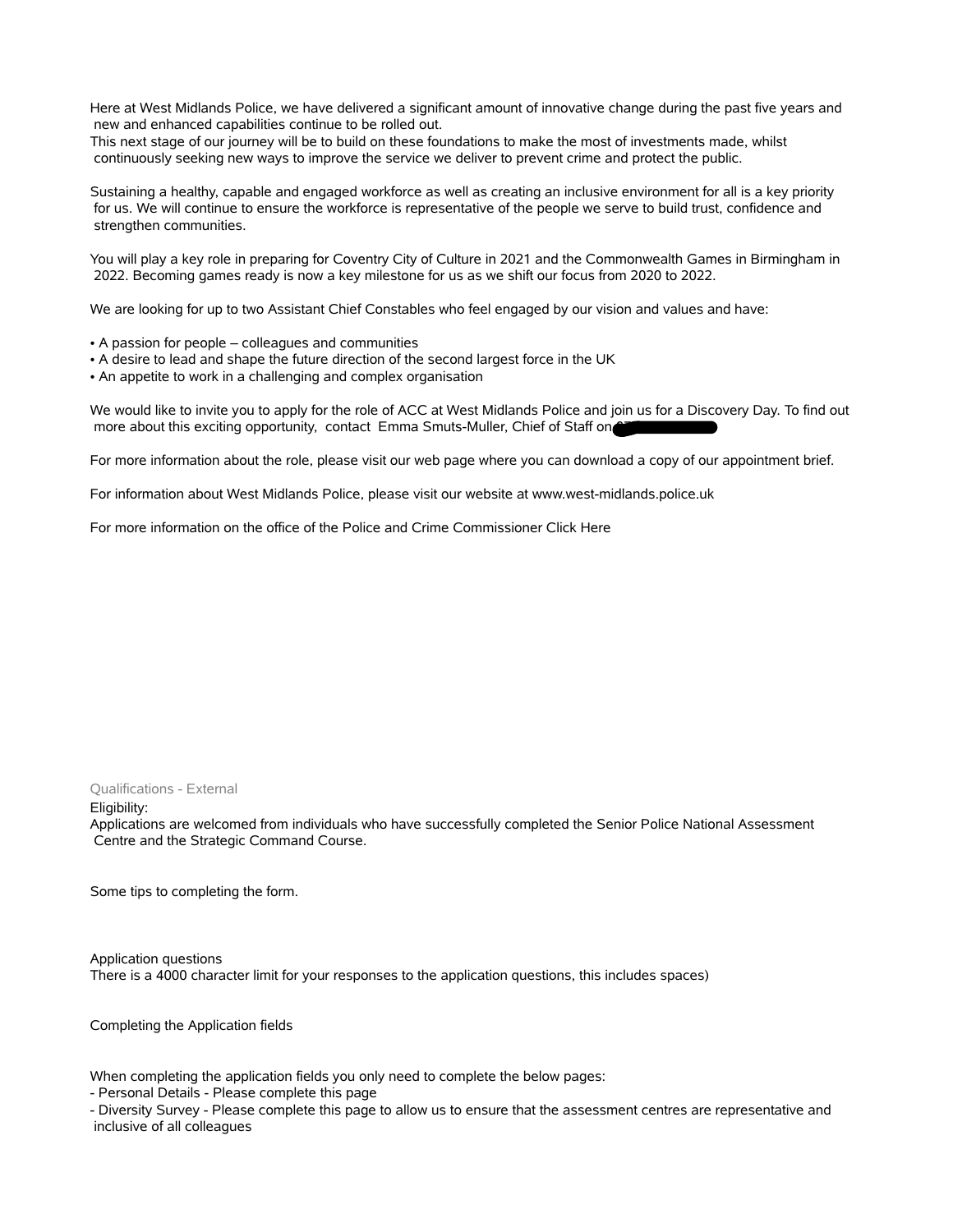- Additional Personal Information - Please complete the Equality questions (these support anyone who require reasonable adjustments to complete the assessment centre

- Education – Instead of entering your school, just enter your current Force as the School / College. Enter any training courses you feel are relevant (i.e. Investigators Course, Driving Grade)

- Employment History – leave this blank and click ' save and continue'

- Certifications and Licences – leave this blank and click 'save and continue'

- eSignature - type your name in the signature box

- Review your details

- Submit

We cannot remove the above elements of the form as this forms part of the wider recruitment system but to allow you to complete the form with little fuss and effort we have removed the mandatory fields to allow you to bypass the above screens.

West Midlands Police is a Disability Confident Leader - the highest level an organisation can achieve under the scheme run by the Department of Work and Pensions. As part of our commitment we operate a Guaranteed Interview Scheme all candidates who declare a disability and meet the essential criteria for the role will be guaranteed an interview.

"Diversity and Inclusion Vision: Maximise the potential of people from all backgrounds through a culture of fairness and inclusion to deliver the best service for our communities"

#### Internal Description

Description - Internal Grade: Assistant Chief Constable Salary: £103,023 to £116,313 pa

Closing Date: 6th April 2020

Thank you for your interest in the Assistant Chief Constable opportunity within West Midlands Police.

Here at West Midlands Police, we have delivered a significant amount of innovative change during the past five years and new and enhanced capabilities continue to be rolled out.

This next stage of our journey will be to build on these foundations to make the most of investments made, whilst continuously seeking new ways to improve the service we deliver to prevent crime and protect the public.

Sustaining a healthy, capable and engaged workforce as well as creating an inclusive environment for all is a key priority for us. We will continue to ensure the workforce is representative of the people we serve to build trust, confidence and strengthen communities.

You will play a key role in preparing for Coventry City of Culture in 2021 and the Commonwealth Games in Birmingham in 2022. Becoming games ready is now a key milestone for us as we shift our focus from 2020 to 2022.

We are looking for up to two Assistant Chief Constables who feel engaged by our vision and values and have:

- A passion for people colleagues and communities
- A desire to lead and shape the future direction of the second largest force in the UK
- An appetite to work in a challenging and complex organisation

We would like to invite you to apply for the role of ACC at West Midlands Police and join us for a Discovery Day. To find out more about this exciting opportunity, contact Emma Smuts-Muller, Chief of Staff on 07775 012 307.

For more information about the role, please visit our web page where you can download a copy of our appointment brief.

For information about West Midlands Police, please visit our website at www.west-midlands.police.uk